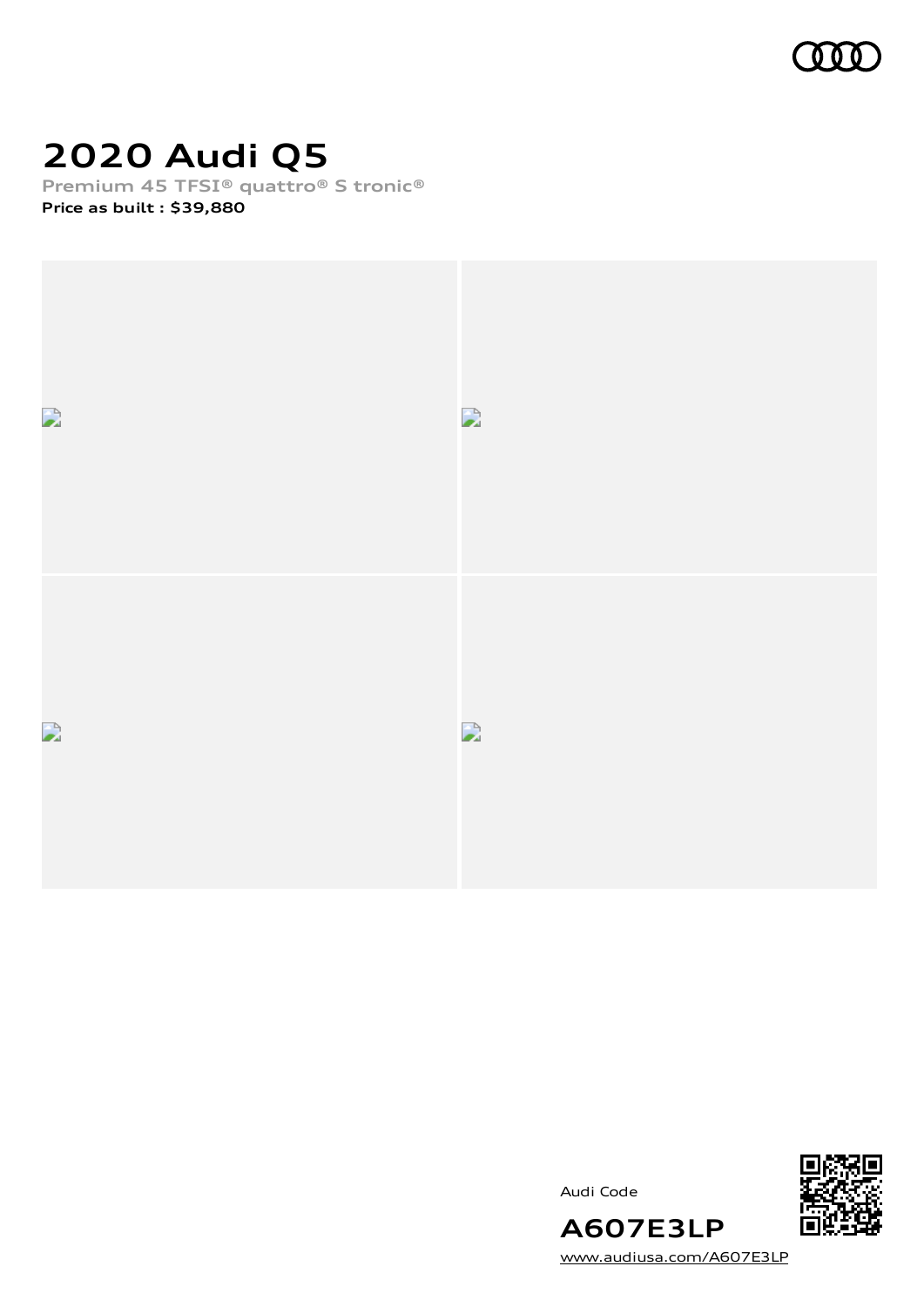#### **Audi 2020 Audi Q5** Premium 45 TFSI® quattro® S tronic®

**Price as buil[t](#page-8-0)** \$39,880

### **Exterior colour**

Florett Silver metallic

### D

#### **Further Information**

| Type of vehicle | Used car     |
|-----------------|--------------|
| Mileage         | 26,213 miles |
|                 | No           |

**Warranty**

#### **Interior colour**

| Seats     | Rock Gray              |
|-----------|------------------------|
| Dashboard | Granite Gray/Rock Gray |
| Carpet    | Granite Gray           |
| Headliner | Gray                   |

#### **Audi Code** A607E3LP

**Your configuration on www.audiusa.com** [www.audiusa.com/A607E3LP](https://www.audiusa.com/A607E3LP)

**Commission number** c5ce97d80a0e09b12e7b

#### **Technical Specifications**

Engine type 2.0-liter four-cylinder Displacement/Bore and 1,984/82.5 x 92.8 cc/mm stroke Torque 273 lb-ft@rpm Top track speed 130 mph mph Acceleration (0 - 60 mph) 5.9 seconds seconds Recommended fuel Premium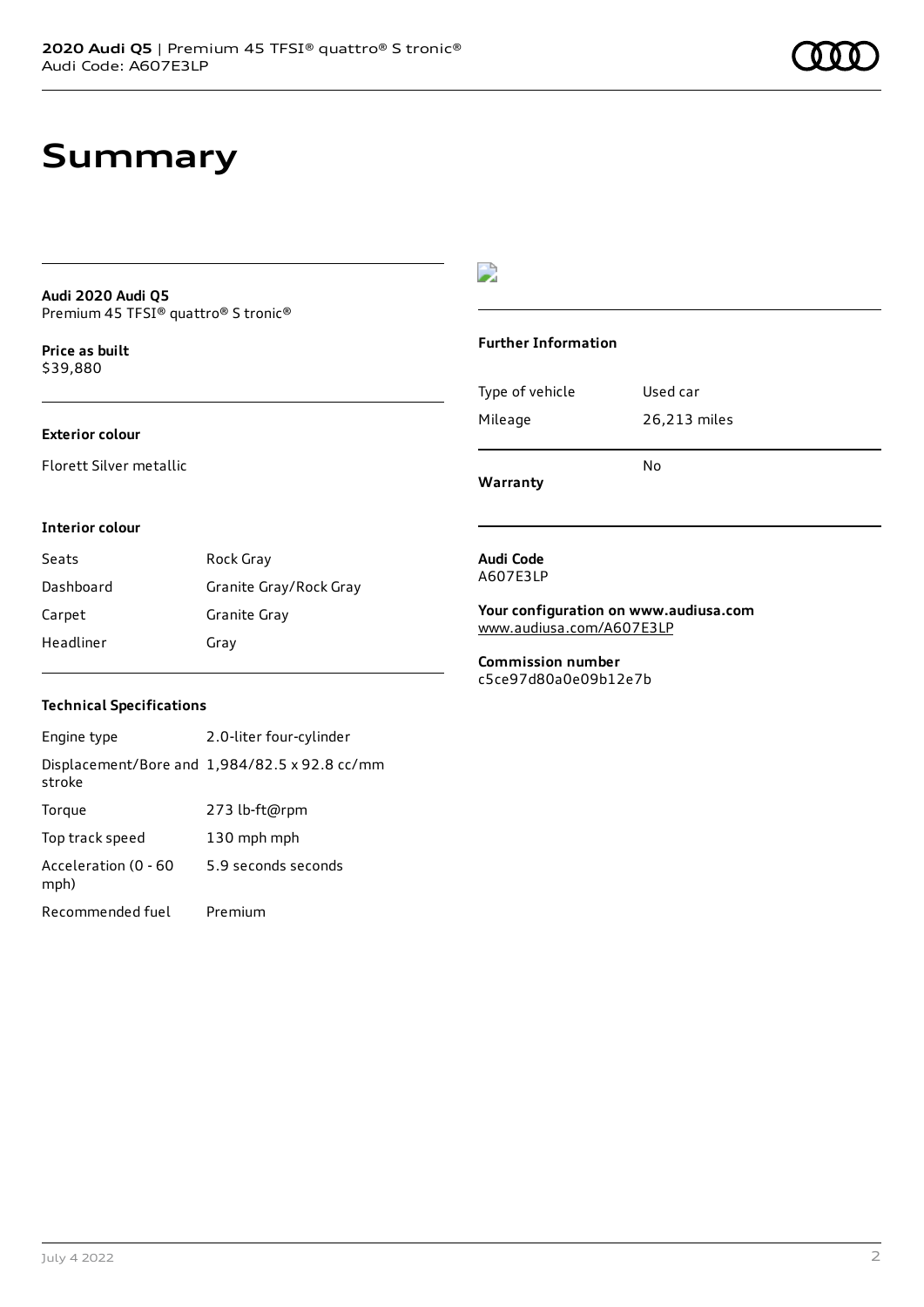

# **Standard features**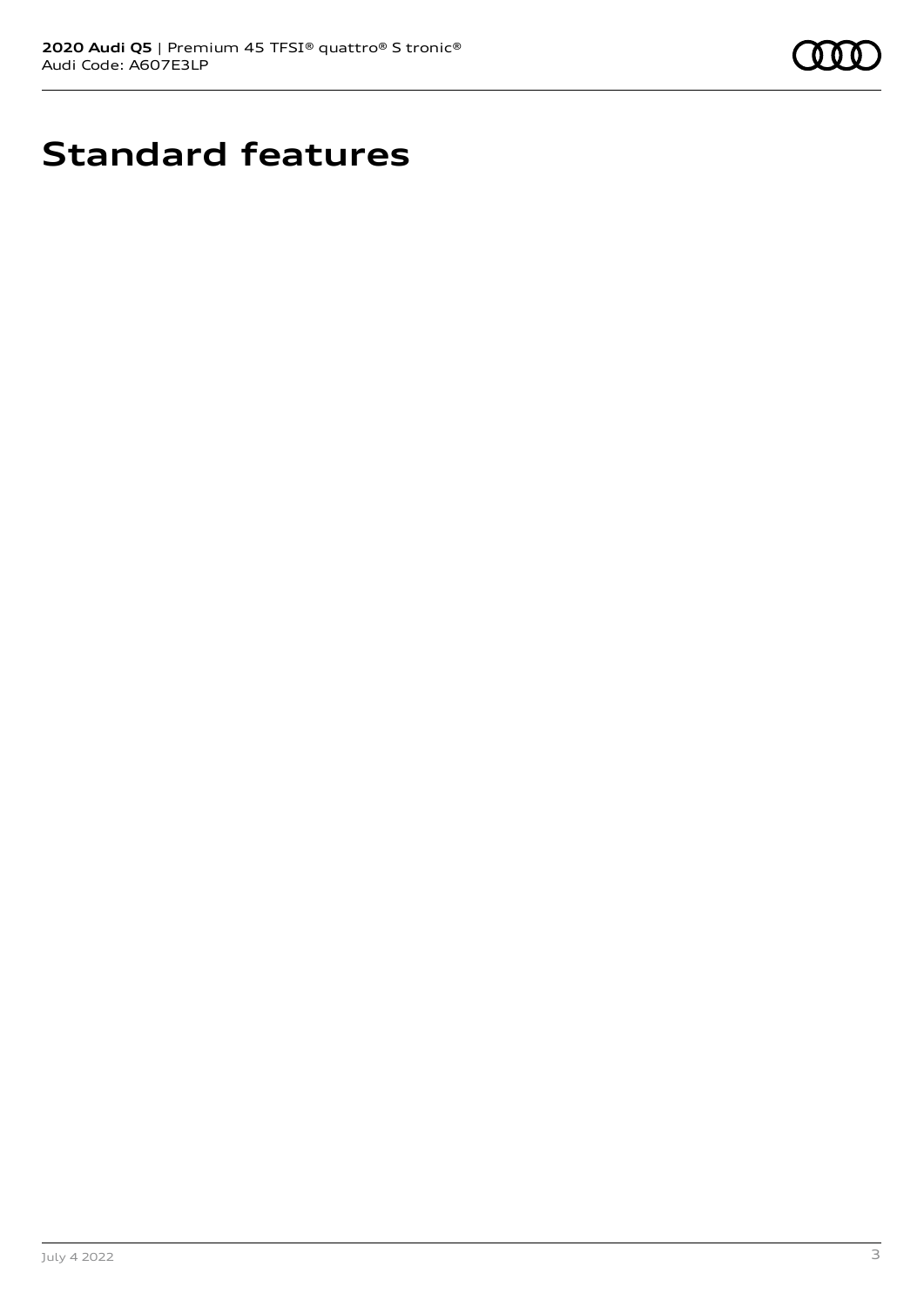## **Dealer remarks**

CARFAX 1-Owner, Audi Certified, Excellent Condition, LOW MILES - 26,025! JUST REPRICED FROM \$44,000, EPA 28 MPG Hwy/22 MPG City! Heated Leather Seats, Sunroof, Apple CarPlay, Smart Device Integration, Turbo Charged, AWD AND MORE!

#### SHOP WITH CONFIDENCE

Rigorous 300+ point inspection performed by authorized Audi-trained technicians, 24-Hour Roadside Assistance including towing and trip-interruption services, Complimentary Service Loaner, Audi CPO Limited Warranty is easily transferable to a subsequent private owner (at no charge), Unlimited Mileage CPO Warranty coverage for up to 5 years from original vehicle's in-service date. CARFAX reports that this is a 1-Owner vehicle.

#### OPTION PACKAGES

CONVENIENCE PACKAGE: Driver Seat Memory, Audi Side Assist, SiriusXM All Access Service, Audi Pre Sense Rear, Audi Advanced Key, keyless engine start/stop & entry - doors and trunk), Auto-Dimming Power Folding Exterior Mirrors, PANORAMIC SUNROOF, AUDI GUARD PROTECTION KIT: All-Weather Floor Mats

PRICED TO MOVE This Q5 is priced \$5,900 below J.D. Power Retail.

KEY FEATURES INCLUDE

Leather Seats, Heated Driver Seat, AWD, Smart Device Integration, Apple CarPlay Serviced here, Non-Smoker vehicle. Audi Premium with Florett Silver metallic exterior and Rock Gray / Granite Gray interior features a 4 Cylinder Engine with 248 HP at 5000 RPM\*.

EXPERTS ARE SAYING Great Gas Mileage: 28 MPG Hwy.

#### THE LUTHER ADVANTAGE

At Luther's Park Place Motor Cars we sell AND service all makes and models. Our 89 point inspection, Free CARFAX history report with clean title guarantee insure your COMPLETE SATISFACTION! The Luther Advantage warranty with return or exchange options along with gas discounts of 10 cents off per gallon at all Holiday Gas Station Stores for 3 years ensure an EXCEPTIONAL BUYING EXPERIENCE with Confidence! Check whether a vehicle is subject to open recalls for safety issues at safercar.gov

Check whether a vehicle is subject to open recalls for safety issues at safercar.gov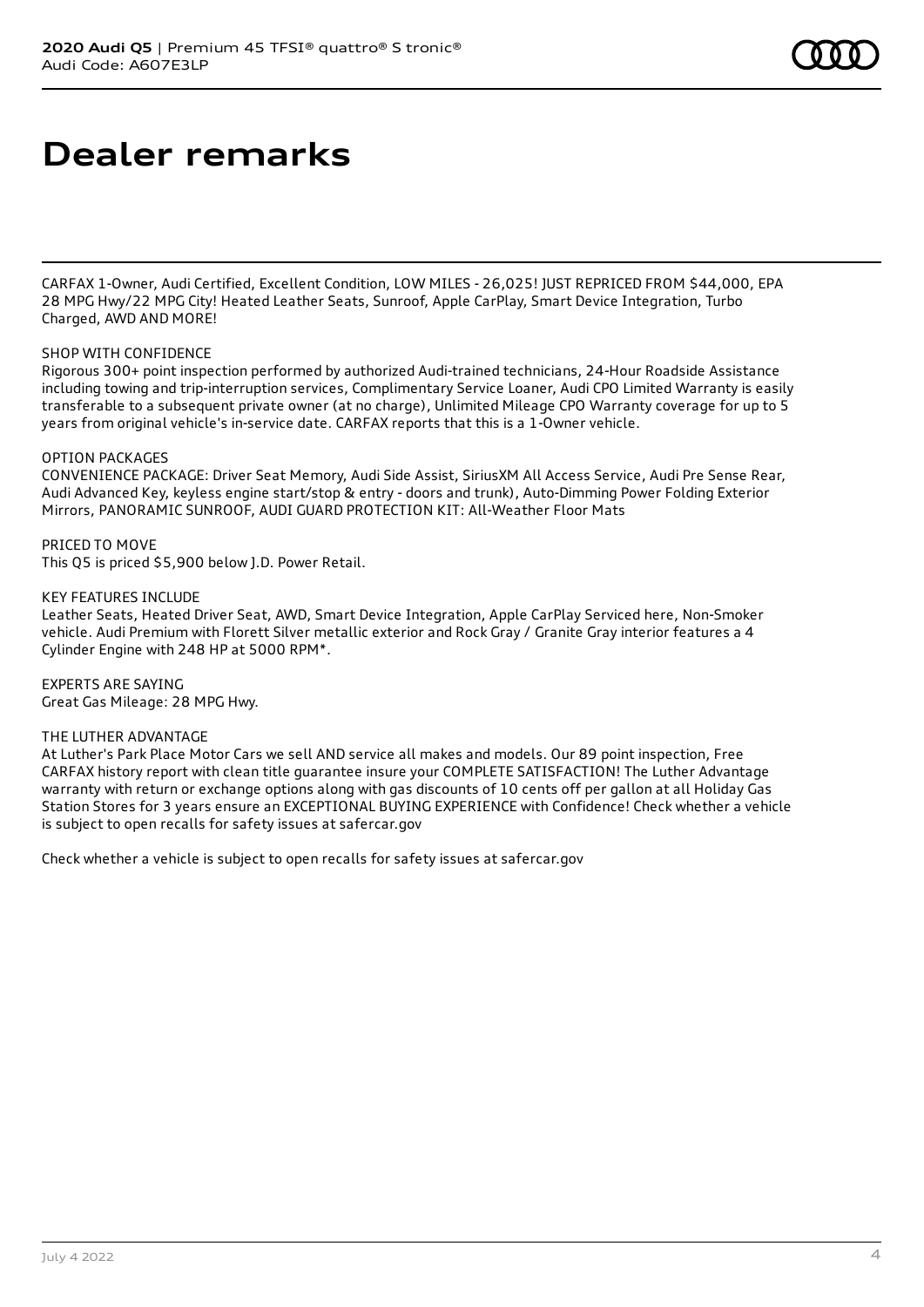# **Technical Specifications**

### **Engineering | Performance**

| Engine type                                 | 2.0-liter four-cylinder                       | Steering type                              | Electromechanical power steering                                     |
|---------------------------------------------|-----------------------------------------------|--------------------------------------------|----------------------------------------------------------------------|
| Power Level                                 | 45                                            |                                            | system                                                               |
| Displacement                                | 2.01                                          | Turning diameter, curb- 38.4 ft<br>to-curb |                                                                      |
| Horsepower                                  | 248 @ rpm                                     | Steering ratio                             | 15.8:1                                                               |
| Towing capacity                             | 4,400-lb lb                                   |                                            |                                                                      |
| Torque                                      | 273 lb-ft@rpm                                 | Suspension                                 |                                                                      |
| Valvetrain                                  | 16-valve DOHC with Audi valvelift<br>system   | Front axle                                 | Five-link front suspension                                           |
| Acceleration (0 - 60<br>mph)                | 5.9 seconds seconds                           | Rear axle                                  | Five-link rear suspension                                            |
| Engine block                                | Cast-iron                                     |                                            |                                                                      |
| Induction/fuel injection Turbocharged/TFSI® |                                               | <b>Brakes</b>                              |                                                                      |
| Cylinder head                               | Aluminum-alloy                                | Front brakes                               | 13.3 (ventilated disc) in                                            |
| stroke                                      | Displacement/Bore and 1,984/82.5 x 92.8 cc/mm | Rear brakes                                | 13.0 (ventilated disc) in                                            |
| Top track speed                             | 130 mph mph                                   | <b>Body</b>                                |                                                                      |
| <b>Electrical system</b>                    |                                               | Material                                   | Multi-material body construction<br>(steel and aluminum composition) |
| Alternator                                  | 110-150 A                                     |                                            |                                                                      |
| Battery                                     | 420 A/75 Ah                                   | <b>Warranty   Maintenance</b>              |                                                                      |
| Transmission   Drivetrain                   |                                               | Warranty                                   | 4-year/50,000-mile Audi New<br>Vehicle Limited Warranty              |

**Steering**

Drivetrain type  $q$ uattro® all-wheel drive with ultra® technology Transmission Seven-speed S tronic® dual-clutch automatic transmission

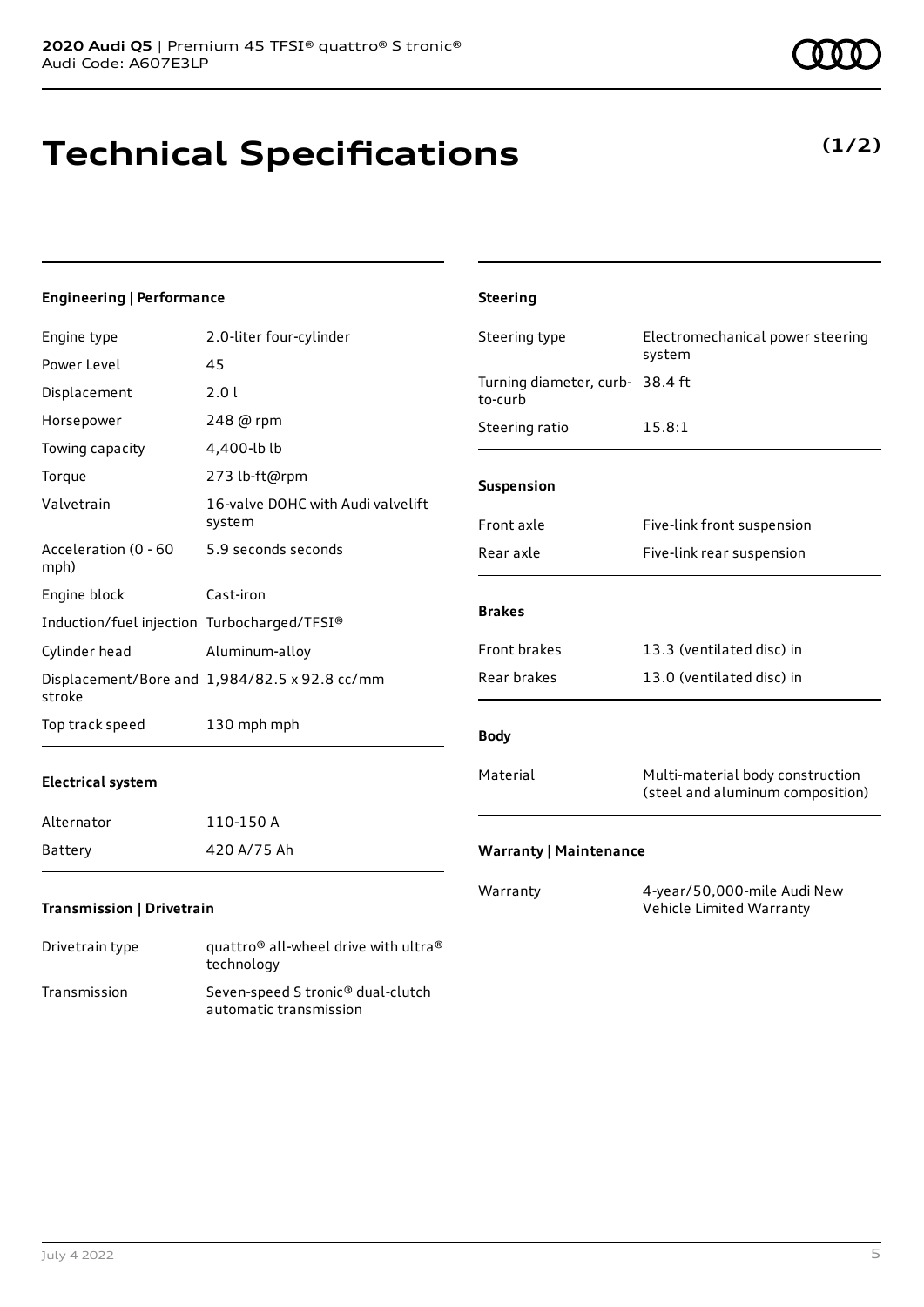## **Technical Specifications**

### **Exterior Measurements**

| Height                           | 65.3 in  |
|----------------------------------|----------|
| Overall width without<br>mirrors | 74.5 in  |
| Length                           | 183.6 in |
| Wheelbase                        | 111.0 in |
| Drag coefficient                 | 0.32 Cw  |
| Overall width with<br>mirrors    | 84.3 in  |
| Track rear                       | 63.3 in  |
| Track front                      | 63.6 in  |
| Curb weight                      | 4045 lb  |
| Ground clearance,<br>loaded      | 8.2 in   |

#### **Interior measurements**

| Seating capacity                          | 5                      |
|-------------------------------------------|------------------------|
| Shoulder room, rear                       | 56.5 in                |
| Head room with front<br>sunroof           | 40.2 in                |
| Leg room, rear                            | 37.8 in                |
| Shoulder room, front                      | 57.7 in                |
| Head room with rear<br>sunroof            | 37.7 in                |
| Head room, rear                           | 39.3 in                |
| Leg room, front                           | 41.0 in                |
| Head room, front                          | 41.7 in                |
| Cargo volume, rear<br>seatbacks up/folded | 25.1/53.1 cu ft, cu ft |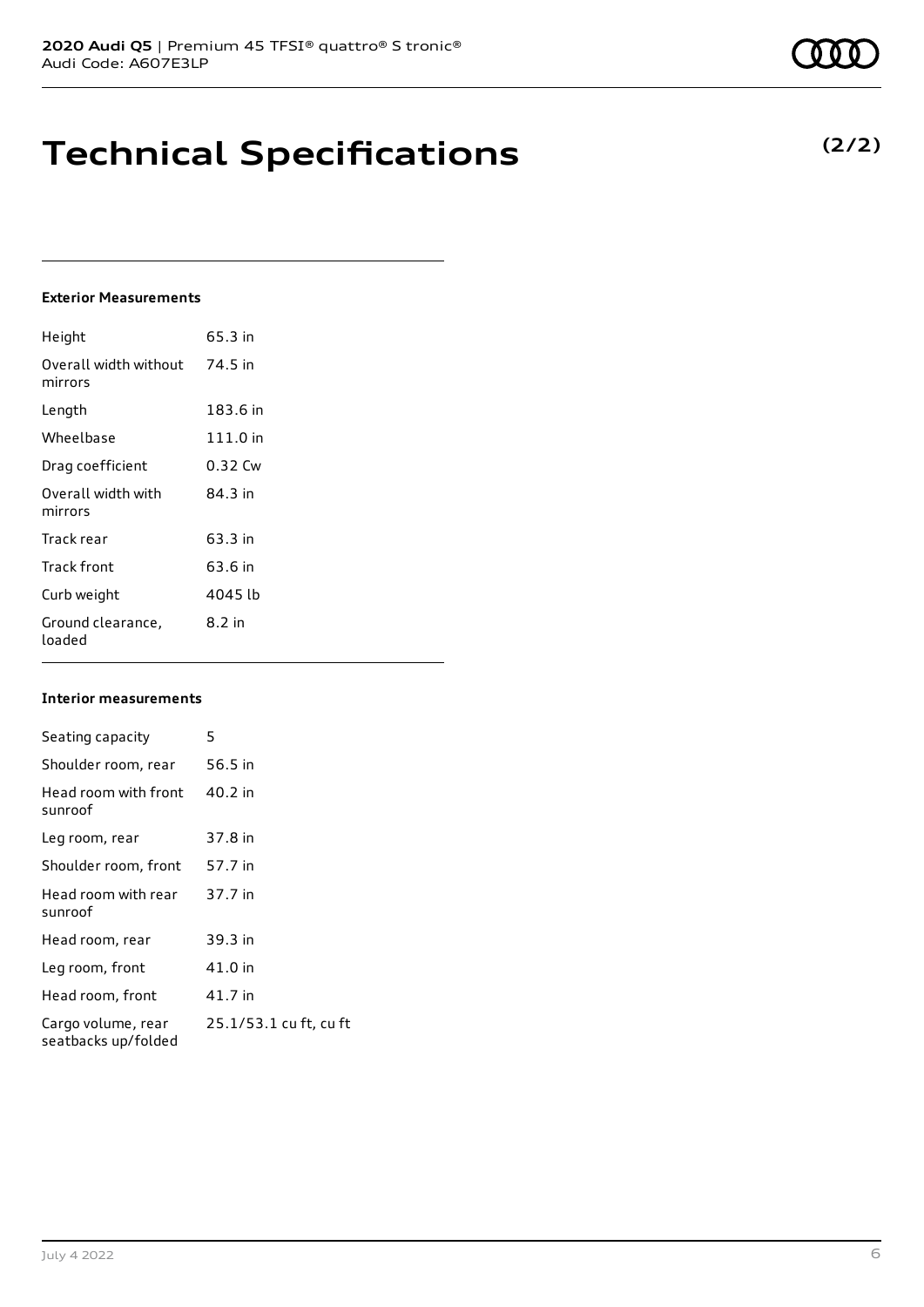### **Consumption- and emission**

**Consumption by NEDC**

combined 24 mpg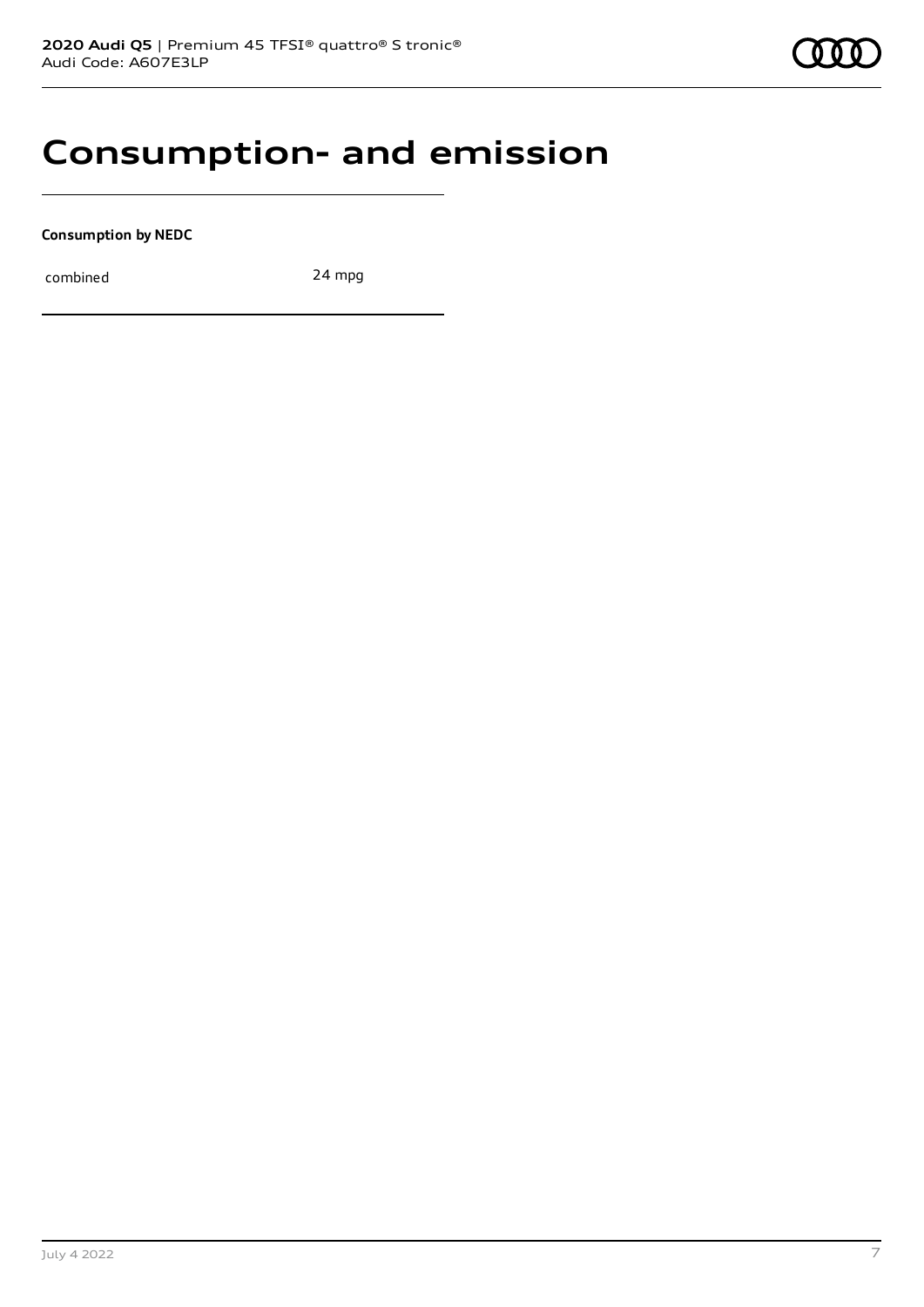

## **Contact**

Dealer **Rochester Audi**

2720 Highway 52 N 55901 Rochester MN

Phone: +15072829468 FAX: 5072825424

www: [https://www.rochesteraudi.com](https://www.rochesteraudi.com/)